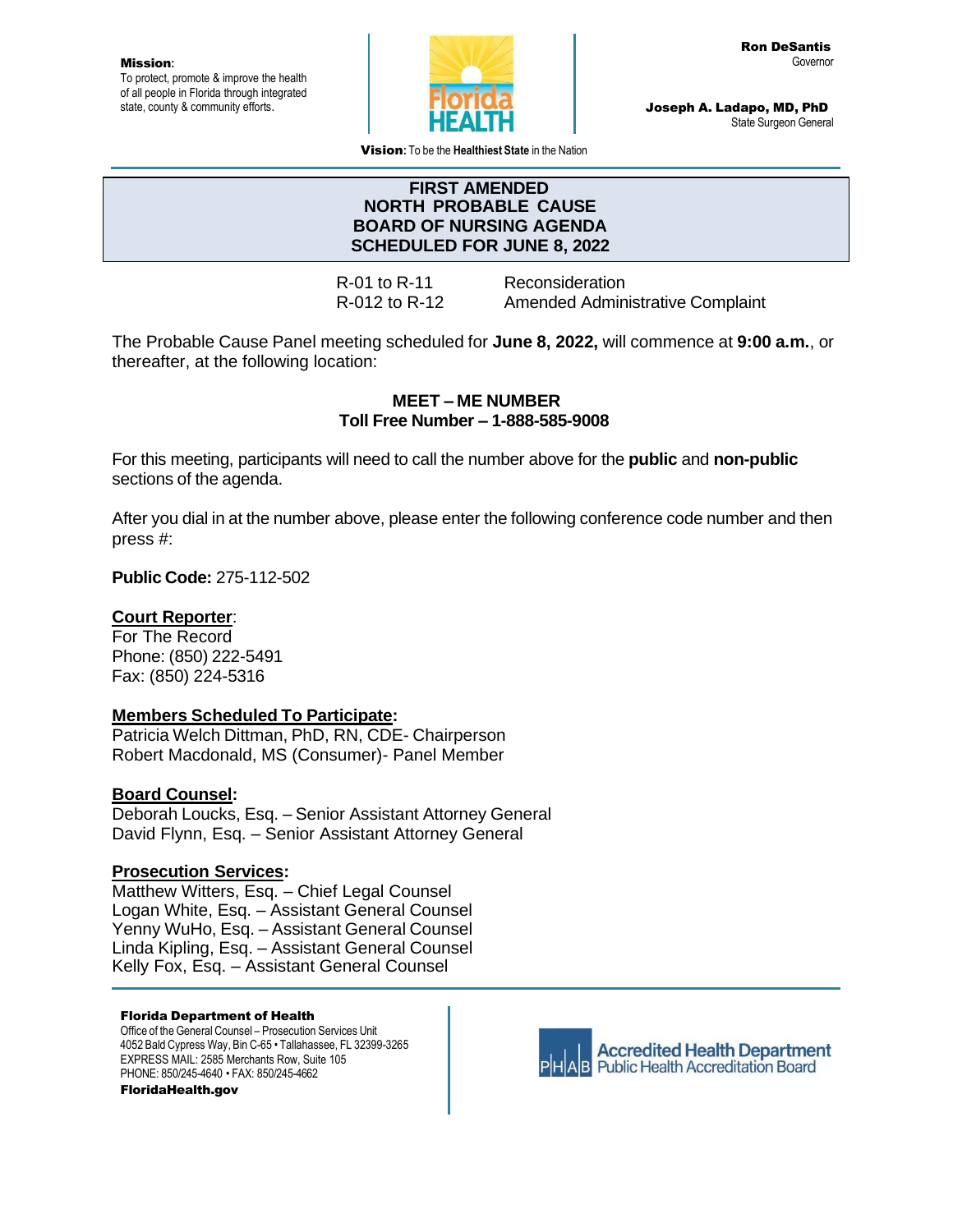Board of Nursing Probable Cause Panel June 8, 2022 Board of Nursing Probable Cause Panel June 8, 2022

Ronald Thomas, Esq. – Assistant General Counsel Shannon Nelson, Esq. - Assistant General Counsel Jonathan Grout, Esq. Assistant General Counsel

#### **OPENING PROCEDURES**

- 1. The meeting is called to order by the Chairperson.
- 2. The introduction of the Panel members and all other attending persons.
- 3. Opening remarks by the Chairperson.
- 4. Opening remarks by the Panel's Legal Advisor.
- 5. Opening remarks by the Agency attorney.

### **PUBLIC PORTION Call in Number: 1-888-585-90087 Public Conference Code: 275-112-502**

#### **RECONSIDERATIONS**

## **C.N.A.**

R-01 Timothy Harville, CNA 2021-22105 Matthew Witters A motion was made to reconsider and dismiss the case by Dittman, seconded. Motion passed unanimously

R-02 Shetamara Biggs, CNA 2019-25299 Matthew Witters A motion was made to reconsider and dismiss the case by Dittman, seconded. Motion passed unanimously.

R-03 Tonya S. Dover, CNA 2019-36067 Matthew Witters A motion was made to reconsider and dismiss the case by Dittman, seconded. Motion passed unanimously.

#### **RN/LPN**

R-04 Tracy Bartlett, RN 2017-15120 Matthew Witters A motion was made to reconsider and dismiss the case by Dittman, seconded. Motion passed unanimously.

R-05 Christina Barton, RN 2019-07490 Matthew Witters A motion was made to reconsider and dismiss the case by Dittman, seconded. Motion passed unanimously.

R-06 Daniella Fonseca, APRN 2019-53761 Matthew Witters A motion was made to reconsider and dismiss the case by Dittman, seconded. Motion passed unanimously.